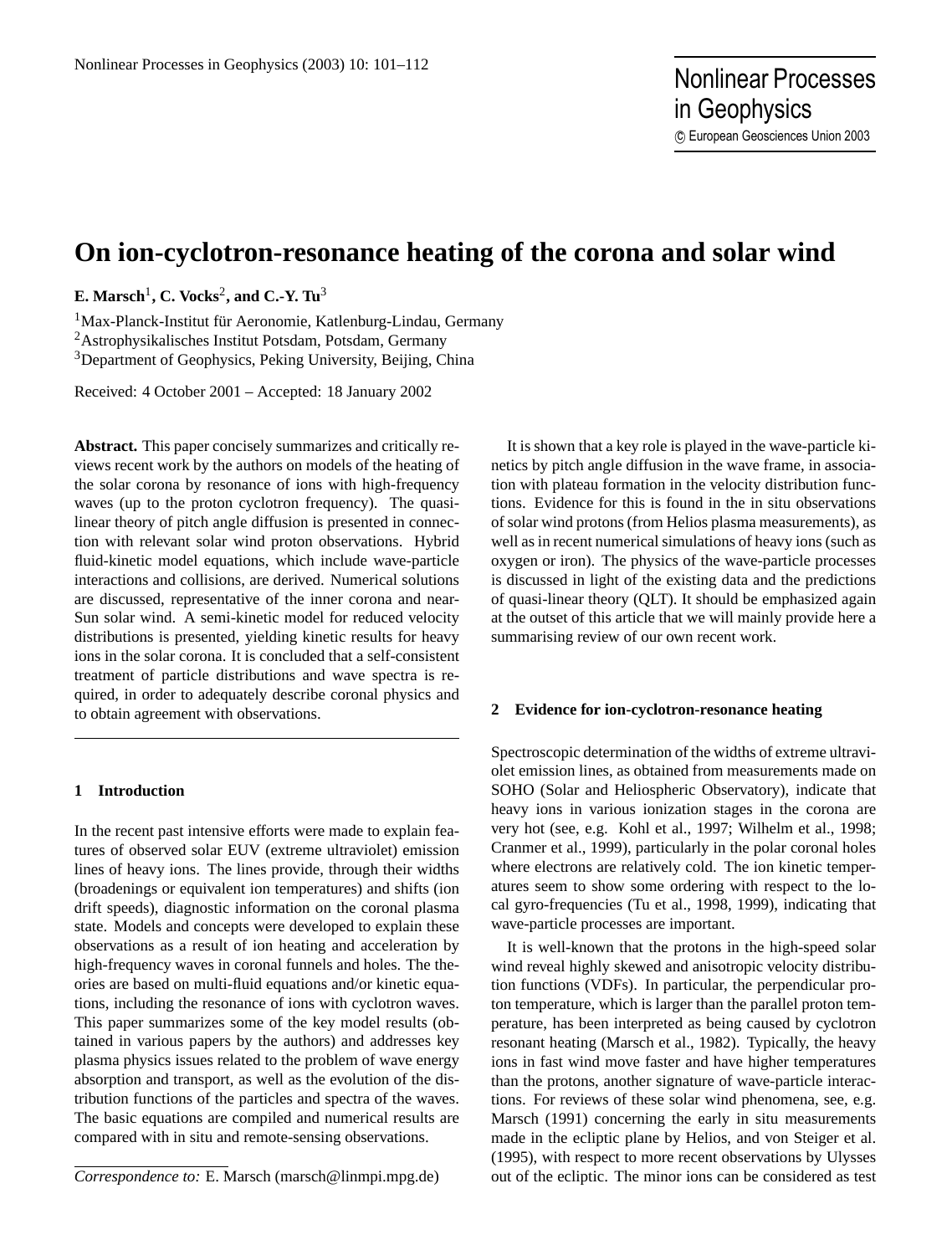particles, which probe waves and turbulence and act as tracers of the wave effects.

# **3 Pitch angle diffusion of solar wind protons**

#### 3.1 Quasi-linear diffusion theory

To explain the detailed kinetics of ion VDFs, the Boltzmann equation, combined with quasi-linear wave theory (see, e.g. Stix, 1992), for wave-particle interactions should be used in models. If the relative wave amplitudes are sufficiently small and the spectra broad in Fourier space, which is the case in the solar wind kinetic regime, QLT is adequate to describe the wave-particle couplings and the evolution of the particle VDFs, as well as of the wave energy spectrum densities (ESDs).

The quasi-linear diffusion equation describes the evolution of the velocity distribution function,  $f_i(v_{\parallel}, v_{\perp}, t)$ , of any particle species  $j$ , for example, in the solar inertial frame of reference, in which the particles and waves are suppose to propagate. Throughout, we will assume that the VDF is normalized to a density of unity. The general diffusion equation for any type of wave, propagating obliquely to the field in a magnetized plasma, has originally been derived by Kennel and Engelmann (1966). It is calculated in a transparent way in the textbook of Stix (1992) and, after Marsch (2002), can be written as

$$
\frac{\partial}{\partial t} f_j(v_{\parallel}, v_{\perp}, t) = \sum_M \sum_{s=-\infty}^{+\infty} \frac{1}{(2\pi)^3} \int_{-\infty}^{+\infty} d^3k \hat{B}_M(\mathbf{k})
$$

$$
\times \frac{1}{v_{\perp}} \frac{\partial}{\partial \alpha} \left( v_{\perp} v_j(\mathbf{k}, s; v_{\parallel}, v_{\perp}) \frac{\partial}{\partial \alpha} f_j(v_{\parallel}, v_{\perp}, t) \right), \quad (1)
$$

where the pitch angle gradient in the wave frame was introduced. It is given by the velocity derivative

$$
\frac{\partial}{\partial \alpha} = v_{\perp} \frac{\partial}{\partial v_{\parallel}} - \left( v_{\parallel} - \frac{\omega_M(\mathbf{k})}{k_{\parallel}} \right) \frac{\partial}{\partial v_{\perp}} . \tag{2}
$$

Note that the well-known, quasi-linear plateau in the VDF implies a vanishing pitch angle gradient, i.e.  $\partial/\partial \alpha = 0$ .

The magnetic field fluctuation spectrum,  $B_M(\mathbf{k})$ , is normalized to the background-field (indicated by  $B_0$ ) energy density. We define:

$$
\hat{\mathcal{B}}_M(\mathbf{k}) = (\frac{B_M(\mathbf{k})}{B_0})^2 (\frac{k_{\parallel}}{k})^2 \frac{1}{1 - |\hat{\mathbf{k}} \cdot \mathbf{e}_M(\mathbf{k})|^2}.
$$
 (3)

The symbols used are:  $\omega_M(\mathbf{k})$  is the frequency of a linear wave mode M, **k** is the wave vector, and  $\mathbf{e}_M(\mathbf{k})$  is the wave polarization vector (Melrose and McPhedran, 1991). The term in the denominator comes from the replacement of the electric field ESD by the magnetic field ESD. It turns out to be physically meaningful to introduce the ion-wave relaxation or collision rate defined as

$$
v_j(\mathbf{k}, s; v_{\parallel}, v_{\perp}) = \pi \Omega_j^2 \delta(\omega_M(\mathbf{k}) - s\Omega_j - k_{\parallel}v_{\parallel})
$$
  
 
$$
\times \left| \frac{1}{2} (J_{s-1}e_M^+ + J_{s+1}e_M^-) + \frac{V_j(\mathbf{k}, s)}{v_{\perp}} J_s e_{Mz} \right|^2. \tag{4}
$$

Here we have also introduced the s-order resonance speed and the Bessel functions (with index s):

$$
V_j(\mathbf{k}, s) = \frac{\omega_M(\mathbf{k}) - s\Omega_j}{k_{\parallel}}, \quad J_s = J_s(\frac{k_{\perp}v_{\perp}}{\Omega_j}).
$$
 (5)

The circular components of the wave polarization vector are

$$
e_M^{\pm}(\mathbf{k}) = e_{Mx}(\mathbf{k}) \pm i e_{My}(\mathbf{k}) . \tag{6}
$$

The various symbols used above are: the speed of light is denoted by c, the ion charge by  $e_j$ , its charge number by  $Z_j$ , density by  $n_j$ , and mass by  $m_j$ . The plasma frequency of species *j* is  $\omega_j^2 = (4\pi e_j^2 n_j)/m_j$ . The ion gyro-frequency, carrying the sign of the charge, reads  $\Omega_j = (e_jB_0)/(m_j c)$ . The fractional mass density of species j is defined as  $\hat{\rho}_i$  =  $n_j m_j / \rho$ , with  $\rho = \sum_{\ell} n_{\ell} m_{\ell}$ . We will make use of the relation  $\hat{\rho}_j \Omega_j^2 = \omega_j^2 V_A^2 / c^2$ , where the Alfvén speed is based on the total mass density and defined by  $V_A^2 = B_0^2/(4\pi\rho)$ . Thus, the plasma frequency,  $\omega_j$ , can be expressed through the gyrofrequency and the fractional mass density of each species. Furthermore, we define the parallel,  $T_{j\parallel}$ , and perpendicular temperature  $T_{j\perp}$ , and the corresponding thermal speeds by the relations:  $V_{j\parallel}^2 = k_B T_{j\parallel}/m_j$ ,  $V_{j\perp}^2 = k_B T_{j\perp}/m_j$ , where  $k_B$  denotes Boltzmann's constant.

#### 3.2 A typical fast solar wind proton distribution

Helios measurements yielded 3-dimensional proton velocity distributions (Marsch, 1991), which provide a unique opportunity to test the idea of quasi-linear pitch angle diffusion. We present in Fig. 1 one example of a measured VDF, represented as cuts in the  $v_{\parallel} - v_{\perp} -$ plane and compare the data with the prediction for plateau formation. Only the innermost contours above the 10% level of the maximum are shown here. The corresponding plasma parameters are given in Table 1 of the original paper of Marsch and Tu (2001b). The horizontal axis gives  $v_{\parallel}$ , and the vertical  $v_{\perp}$ . The left-hand axis points in the Sun's direction.

The wave dispersion is accounted for in a simplified way, without using the full self-consistent dispersion relation. An empirical instead of theoretical,  $V_{ph} = \omega_M(\mathbf{k})/k_{\parallel}$ , phase speed is fitted to the data, thus, obtaining values equal to or somewhat less than the measured  $V_A$ . The black dot marked by number 1 corresponds to the fitted wave phase speed, which was estimated to be  $V_{ph} = 0.8 V_A$ . The factor 0.8 is assumed to simulate the dispersion of cyclotron waves and represents the decrease in the phase speed with increasing wave number. We find empirically that  $V_{ph} = 147 \text{ km/s}$ . The large dashed arc plotted on the left-hand side of the contours is a segment of the circle centered in point 1. The radius is given by the particle's speed,  $w$ , in the wave frame:  $w = \sqrt{(v_{\parallel} - V_{ph})^2 + v_{\perp}^2}$ . Note that a pitch angle in the wave frame is given by the angle formed by the horizontal axis and the line connecting the full black dot with any point on the arc.

We see in Fig. 1 that the outer two arcs almost coincide with the two contours corresponding to fractions of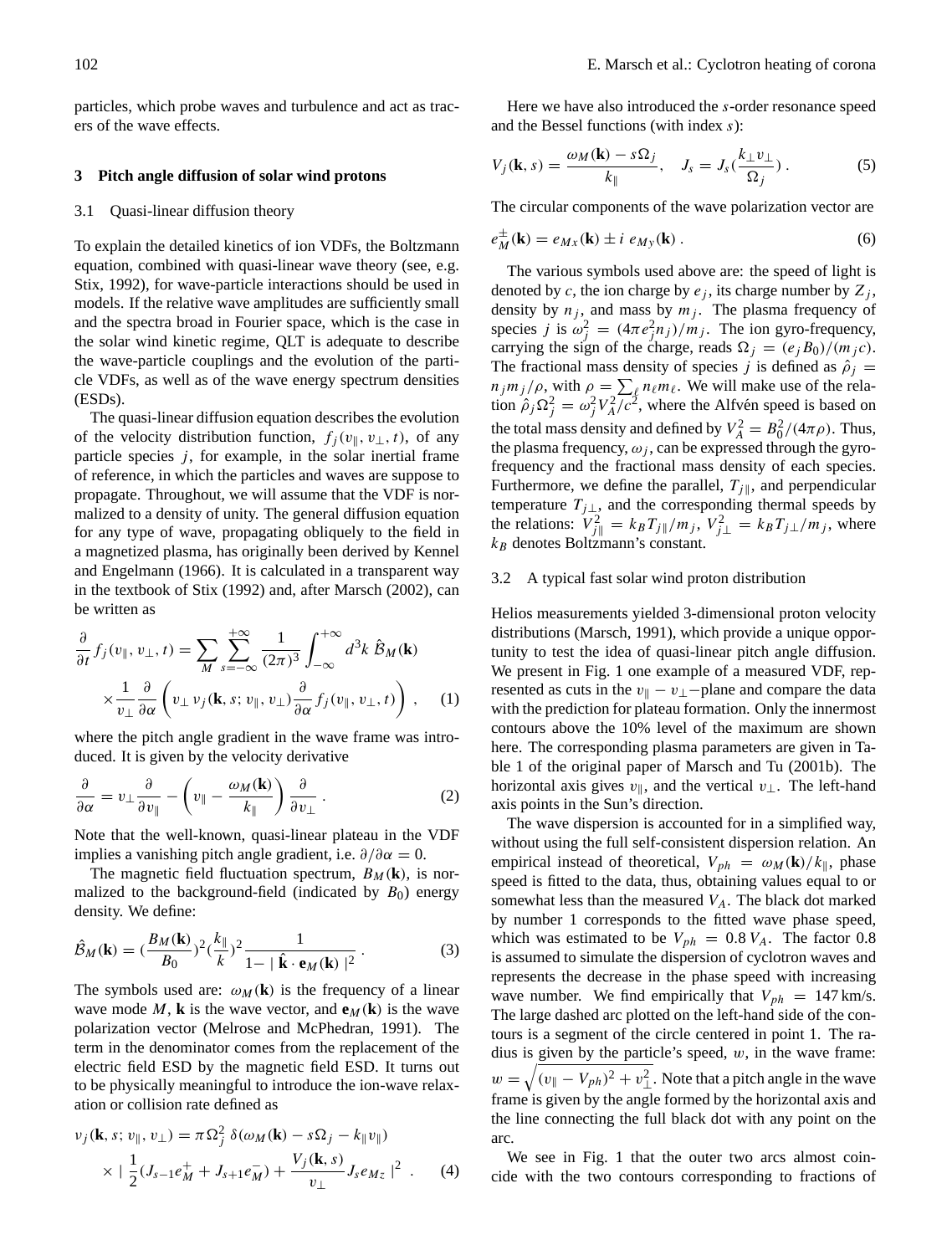

**Fig. 1.** Comparison of measured proton velocity distributions with the theoretical resonance plateaus, as predicted by QLT. The horizontal axis gives  $v_{\parallel}$  and the vertical  $v_{\perp}$ . The four contours correspond to fractions of 0.8, 0.6, 0.4, 0.2 of the maximum of the VDF. The thick dotted lines on the left-hand sides are the circular arcs delineating the plateau, whereby the respective centers of the circles are marked on the  $v_{\parallel}$  axis by dots (with the same numbers attached to the contours). The dots indicate the locations of  $V_{ph}$ . The coalignment of the measured contours with the circles of constant particle energy is striking (Marsch and Tu, 2001b).

0.2 and 0.4 of the maximum phase space density, respectively. Over a wide range of about 70◦ in pitch angle, the particles, with the tips of their velocity vectors located on the contour, have the same kinetic energy in the wave frame. This is just the cyclotron-resonance plateau as predicted by QLT. To meet the contour at 0.6 of the maximum of the VDF, we need to shift slightly the center of the circle to the point numbered 2, corresponding to a velocity of  $0.73 V_A = 135$  km/s. This arc coincides again with the measured contour, within an interval about 45<sup>°</sup> wide in pitch angle in the wave frame. Particles with speeds corresponding to this contour have a smaller  $v_{\parallel}$  and thus, are resonant with a higher wave number. The resonant condition can be written as:  $\omega(k_{\parallel}) - k_{\parallel}v_{\parallel} - \Omega_p = 0$ . Since  $\omega(k_{\parallel})$  is less than the cyclotron frequency,  $\Omega_p$ , and since  $k_{\parallel}$  is positive, the outward propagating waves can only resonate with particles having a negative  $v_{\parallel}$ . Particles with greater negative  $v_{\parallel}$  will be resonant with waves at larger  $k_{\parallel}$  or shorter wavelength. For the innermost isodensity contour at 0.8 of the maximum, there is only a 15◦ wide range of pitch angles where the measured contour coincides with the arc of constant w.

These observations confirm the validity of the basic concepts of QLT, and suggest a further application of QLT to understand the acceleration and heating of ions in the corona and wind. The results also stimulated new ideas and gave

further motivation to study the interaction between the ions and Alfvén or oblique ion-cyclotron waves in coronal holes. Generally, plasma waves are dispersive, and there is no preferred reference frame, since the phase speed  $V_{ph}$  varies with the wave vector. However, if the waves are weakly dispersive, of a broad band nature and strong enough in intensity, the net result of simultaneous diffusion in closely neighbouring wave frames will be the formation of circle-type contours in velocity space, corresponding to roughly-constant energy surfaces, on which the pitch angle gradient very nearly vanishs. QLT has also recently been applied by Isenberg et al. (2001) and Galinsky and Shevchenko (2000) to model solar wind VDFs by invoking the existence of a plateau.

#### **4 Wave heating and acceleration rates**

The heating and acceleration rates are obtained by a direct integration over velocity space, as moments of the quasilinear diffusion Eq. (1). By evaluating the delta-function resonances explicitly, the corresponding rates may be cast (after Marsch and Tu, 2001a) in the compact form:

$$
\begin{pmatrix}\n\frac{\delta}{\delta t}U_j \\
\frac{\delta}{\delta t}V_{j\parallel}^2 \\
\frac{\delta}{\delta t}V_{j\perp}^2\n\end{pmatrix} = \sum_M \frac{1}{(2\pi)^3} \int_{-\infty}^{+\infty} d^3k \hat{B}_M(\mathbf{k}) (\frac{\Omega_j}{k_{\parallel}})^2
$$
\n
$$
\times \sum_{s=-\infty}^{+\infty} \mathcal{R}_j(\mathbf{k}, s) \left( 2k_{\parallel}(V_j(\mathbf{k}, s) - U_j) \right).
$$
\n(7)

Equation (7) expresses the rates in terms of an integral over the normalized magnetic ESD and sums over the mode number, M, and resonance-order number, s, and the function  $\mathcal{R}_i(\mathbf{k}, s)$ , which also depends on the wave vector **k** and, of course, on the VDF, and is obtained from the following definition:

$$
\mathcal{R}_j(\mathbf{k}, s) = \int_{-\infty}^{\infty} dv_{\parallel} \int_0^{\infty} dv_{\perp} v_{\perp}^2 \frac{k_{\parallel} v_j(\mathbf{k}, s)}{\Omega_j^2} \left(-\frac{\partial f_j}{\partial \alpha}\right) . \tag{8}
$$

This corresponds to an averaged relaxation rate weighted by the pitch angle gradient at the resonance. As in parallel propagation,  $\mathcal{R}_i$  for oblique wave propagation can be entirely expressed in terms of the reduced VDFs (see Marsch, 2002), if in the rate  $v_i$ , the dependence on  $v_{\perp}$  is smoothed out by replacing this variable by its typical thermal value  $V_{j\perp}$ . Note that the quantity  $\mathcal{R}_i$  plays the role of a "wave opacity", using a term from radiative transfer theory. At a given wave vector, the wave absorption vanishes where the pitch angle plateau is formed. Explicit expressions for  $\mathcal{R}_i$ , for example, for a bi-Maxwellian, are given in the paper of Marsch and Tu (2001a). Of course, the rates in Eq. (7) can only be evaluated once the VDF,  $f_j(v_{\parallel}, v_{\perp})$ , of all particle species and the ESD,  $\mathcal{B}_M(k_{\parallel}, k_{\perp})$ , of all wave modes involved are known. This complexity is an unavoidable feature of kinetic theory as compared with fluid theory.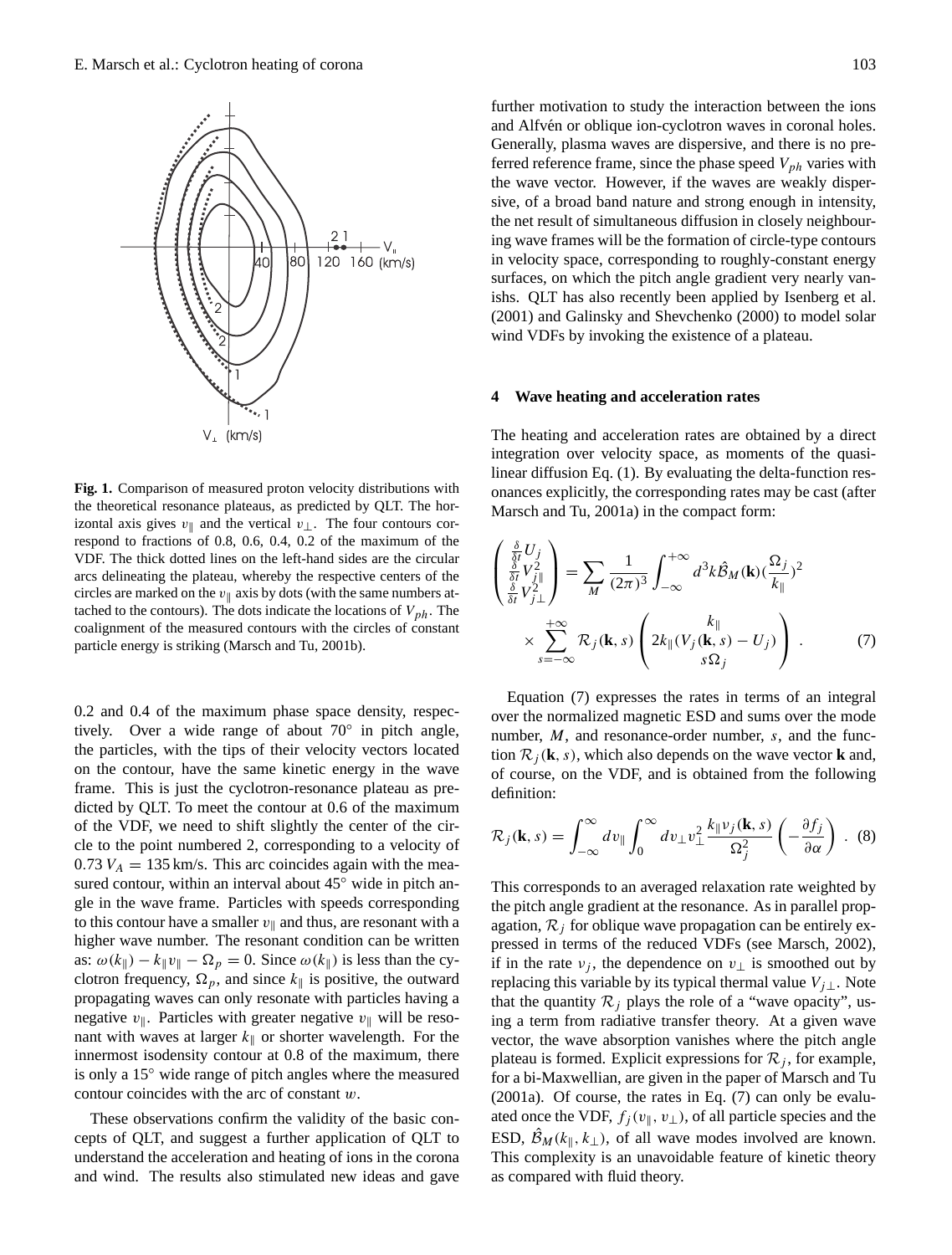# **5 Models for coronal ions**

## 5.1 Hybrid fluid-kinetic model equations

In what follows we consider multi-ion fluid models. Marsch et al. (1982) and Tu and Marsch (2001a) have given detailed descriptions of the multi-fluid equations, which are supplemented by the wave heating and acceleration terms in Eq. (7), describing the wave-particle interactions at the cyclotron resonance. The continuity equation for any species  $j$  is:

$$
n_j U_j A = C_j \t\t(9)
$$

where  $C_i$  indicates the conserved particle (number) flux of the ion species j. The symbol  $A(r)$  is the cross sectional area of the magnetic flux tube. For simplicity, we only quote equations for a one-dimensional model in space where the dependence is on the spatial coordinate  $r$ , i.e. radial distance from the Sun, or height in the atmosphere. The momentum equation including anisotropic ion pressure can be written:

$$
\frac{1}{2} \frac{d}{dr} U_j^2 = -\frac{1}{n_j} \frac{d}{dr} (n_j V_{j\parallel}^2) - \frac{1}{A} \frac{dA}{dr} (V_{j\parallel}^2 - V_{j\perp}^2) - \frac{Z_j}{m_j n_e} \frac{d}{dr} (n_e k_B T_e) - \frac{V_{\infty}^2}{2r^2} + a_y^w + \frac{\delta}{\delta t} U_j , \quad (10)
$$

where we have introduced the escape velocity from the Sun:  $V_{\infty} = 615 \text{ km/s}$ . The acceleration,  $a_j^w$ , relates to a wave force associated with low-frequency MHD-type waves, such as Alfvén waves which, as is well-known, exert a force through their wave-pressure gradient. The wave acceleration (see, e.g. McKenzie, 1994) for our one-dimensional model can be written as follows:

$$
a_j^w = \frac{d}{dr} \left( \frac{1}{2} (\frac{<\delta V>}{V_A})^2 \left[ (U + V_A)^2 - U_j^2 \right] \right) , \qquad (11)
$$

where  $U = \sum_j \hat{\rho}_j U_j$  is the plasma's center-of-mass velocity. The electrons enter the momentum equation (without collisions) only through the electric field produced by  $\sum_i Z_i n_i$ , where the sum extends over all ions, one only needs their pressure gradient. Since quasi-neutrality requires  $n_e$  = to know the electron temperature profile. In most kinetic ion models,  $T_e(r)$  is assumed to be given or simply calculated from electron heat conduction. For the actual model profiles, see the subsequent detailed discussions. The internal energy equations, or here, the rate-of-change equations for the ion thermal speeds, then take the form:

$$
\frac{1}{2}\frac{d}{dr}V_{j\parallel}^{2} = -V_{j\parallel}^{2}\left(\frac{1}{U_{j}}\frac{dU_{j}}{dr}\right) + \frac{1}{U_{j}}\frac{\delta}{\delta t}V_{j\parallel}^{2},\qquad (12)
$$

$$
\frac{d}{dr}V_{j\perp}^2 = -V_{j\perp}^2 \left(\frac{1}{A}\frac{dA}{dr}\right) + \frac{1}{U_j}\frac{\delta}{\delta t}V_{j\perp}^2\,,\tag{13}
$$

where the wave-particle interaction terms appear as sources (heating by wave absorption) or sinks (cooling by wave emission) on the right-hand sides. Without these terms, the double-adiabatic equations result. Equations (9), (10), (12), and (13), sometimes complemented by Coulomb collision terms, or similar equations, have been integrated numerically in various models (Marsch et al., 1982; Isenberg and Hollweg , 1983; Marsch, 1999; Cranmer et al., 1999; Li et al., 1999; Hu et al., 2000; Tu and Marsch, 2001a; Cranmer, 2000, 2001).

# 5.2 Hybrid model for solar wind ions

This section presents some of the numerical results (Marsch, 1999) which have been obtained by integrating the hybrid model equations for spherical geometry of the outer corona and solar wind, following the early work by Marsch et al. (1982). We show numerical solutions, obtained by placing boundary conditions at  $20\,\text{R}_\odot$ , for the different moments of  $O^{6+}$  and protons. The VDFs are characterized as drifting bi-Maxwellians in the ion reference frames. Here we did not attempt to integrate through the region of the sonic critical point, but simply started in the near-Sun solar wind. Spectra of broad band LHP and RHP parallel waves were injected at 20 R<sub>O</sub>. The abundance  $n_0/n_p$  was taken as 0.001. The two-ion plasma was initially assumed to be in thermal equilibrium, with  $U_j = 0$ ,  $T_{j\parallel} = T_{j\perp} = T_{p\parallel}$  at  $z = 20$ , where  $z = R/R_{\odot}$  denotes the normalized heliocentric distance. The injected wave spectra is  $\mathcal{B}_{\omega}^{\pm}$ , with power laws in frequency for both degrees of polarization, and with  $\mathcal{B}_{\omega}^{\pm} = \mathcal{B}_{\Omega p}^{\pm}(\omega/\Omega_p)^{-\alpha}$  and a spectral index  $\alpha = 1.5$ . In the models, the spectral index used may vary between  $\alpha = 1$  and  $\alpha = 2$ , or frequently, the Kolmogorov value,  $\alpha = 5/3$ , has been used. For the solar wind observations, see the review by Tu and Marsch (1995) for a comprehensive discussion of the observed spectral slopes.

Figure 2 shows ion thermal speeds and the relative speed of  $O^{6+}$  ions,  $\Delta U_O = U_O - U_p$ , in units of  $V_A$  (Mach numbers) versus distance from the Sun. The proton relative speed,  $\Delta U_p$ , is not shown here because it is negligibly small due to the very low heavy ion abundance, which means that the protons determine the center-of-mass speed, U. Note that the initial phase is characterized by strong cooling of protons parallel and heating of oxygen ions perpendicular to the magnetic field, accompanied by a marked preferential acceleration of  $O^{6+}$ . After a few hundred wavelengths,  $\lambda_A = V_A/\Omega_p$ , the proton-wave interaction saturates at an anisotropy of about  $T_{p\perp}/T_{p\parallel} \simeq 1.4$ , in accord with observations in fast wind at 0.3 AU (Marsch, 1991). The oxygen ions also show the typical signature of cyclotron heating with  $T_{O\perp}/T_{O\parallel} \simeq 2.0$ . From about  $z = 21$  onward, the LHP wave particle interaction becomes weaker than it was initially, and the changes become slower.

Inspection of Fig. 2 shows that between  $z = 23$  and  $z = 24$ , a new situation appears. The O<sup>6+</sup> ions now move increasingly into resonance with the, as yet, undamped RHP waves. This resonant interaction leads to a strong acceleration, pronounced perpendicular cooling and parallel heating. Finally, the anisotropy is even reversed with  $T_{\text{O}\perp}/T_{\text{O}\parallel} \simeq 0.9$ , and the  $O^{6+}$  ions are trapped at about the Alfven speed, which represents a limiting value for  $\Delta U_{\text{O}}$ . In contrast, the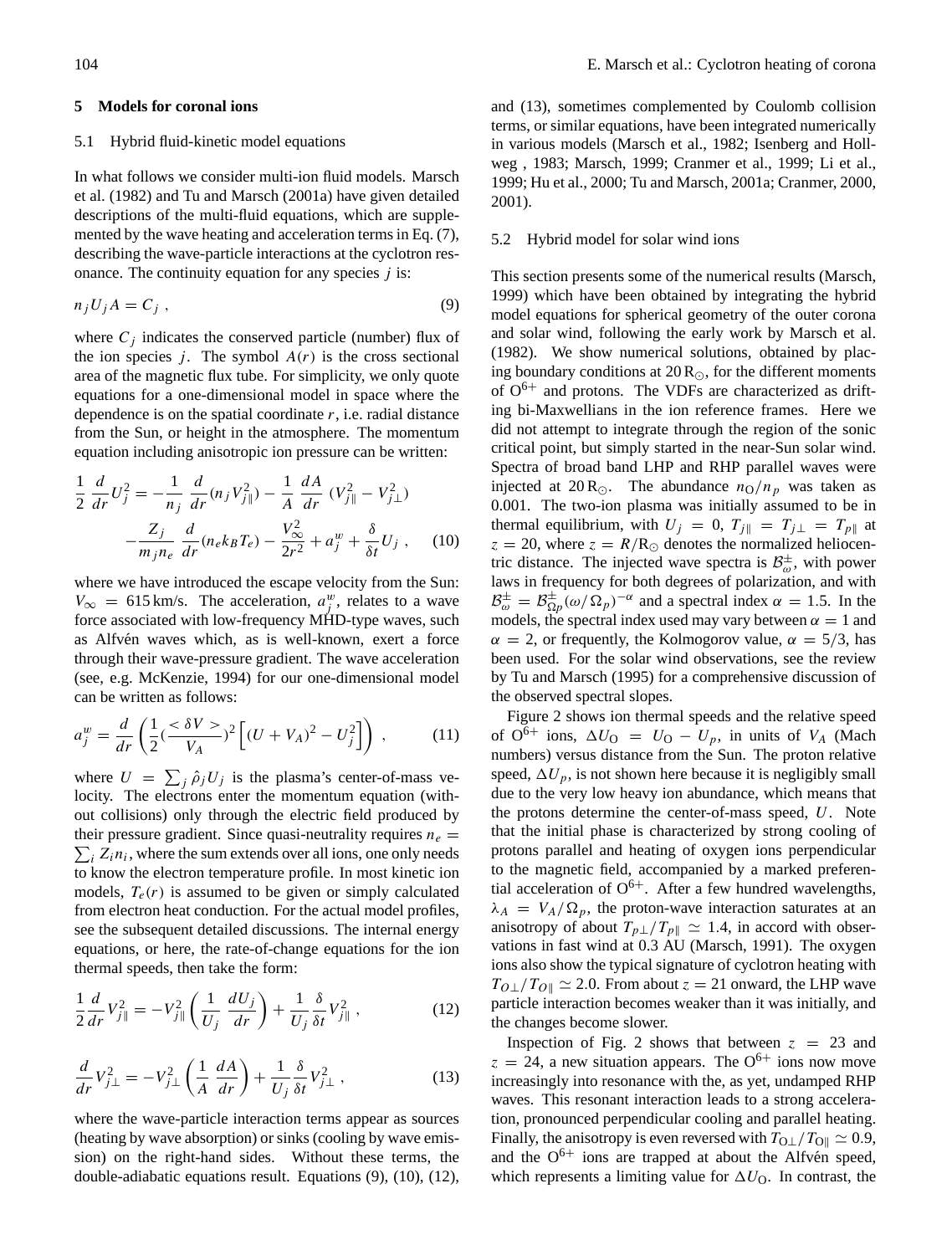

**Fig. 2.** Hydrogen and oxygen ion thermal speeds squared and oxygen relative speed  $\Delta U_{\rm O}$  normalized to the local Alfvén speed (virtually equal to  $M_{\rm O} - M_p$ ) are shown versus heliocentric distance in units of solar radii. The initial values,  $\Delta U_{\rm O} = \Delta U_p = 0$  and  $T_{\Omega} = T_p$ , correspond to thermal equilibrium. Note the strong proton cooling parallel to the magnetic field (lower broken curve delineates  $(V_{p\parallel}/V_A)^2$ ). Oxygen ions are accelerated by RHP waves up to about  $\Delta U_{\rm O} \simeq V_A$  (dotted line). Their temperatures (continuous lines) finally ( $z = 24 - 25$ ) show the typical signature of fast-mode wave heating with the anisotropy:  $T_{\text{OII}} > T_{\text{O}\perp}$  (Marsch, 1999).

protons are not significantly affected by the fast waves, but still maintain the signature of the initial perpendicular heating. Qualitatively, these results resemble previous calculations for  $He^{2+}$  (Marsch et al., 1982).

Apparently,  $O^{6+}$  is preferentially heated with respect to the protons. The initial values,  $V_{p\parallel}^2 = V_{p\perp}^2 = 0.4 V_A^2$  and  $V_{\text{O}\parallel}^2 = V_{\text{O}\perp}^2 = 0.025 V_A^2$ , correspond to equal temperatures at  $z = 20$ . After the wave-particle interaction has saturated, the parallel thermal speeds are about equal at  $z = 23.5$ , in good agreement with the observations at 1 AU (von Steiger et al., 1995). Unfortunately, no in situ observations exist concerning the temperature anisotropy of heavy ions.

The inhomogeneity of the expanding wind (note that  $V_A$ and  $\Omega_p$  decrease with increasing solar distance) has the effect that the fastest heavy ions in the tails of the distribution move into increasingly stronger resonance with RHP magnetosonic waves. These waves further accelerate the oxygen ions until their differential speed is about  $V_A$ . However, as will be shown in the kinetic model below, there is a problem. The assumed rigidity of the VDF may lead to a gross overestimation of the wave effects, because the resonance function,  $\mathcal{R}_i(\mathbf{k}, s)$ , depends sensitively on the shape of the VDF and should be calculated directly.

In conclusion, some basic qualitative features of the waveparticle interactions are captured by this hybrid model, yet the details may be quantitatively incorrect. What is revealed, however, is that self-consistency is also crucial in describing the radial evolution of the wave ESD, because the wave damping or excitation leads to a reshaping of the original injected wave spectrum or even a complete erosion of the wave power. Such processes must be included in any realistic model.

#### 5.3 Hybrid fluid-kinetic model for coronal ions

It has been suggested (Axford and McKenzie, 1997) that magnetic reconnections occurring in the chromospheric network at small-scales may create high-frequency Alfvén waves, and that these waves represent the main energy source for the heating of the solar corona. Following this idea, Tu and Marsch (1997) assumed a wave spectrum in the frequency range from  $10^{-4}$  to 200 Hz at the coronal base. The part of the energy spectrum that is swept by the proton frequency while the wind expands is assumed to be the ion thermal energy source in a two-fluid solar wind model. To produce high-speed wind, the spectrum needs be as high as  $106 \text{ nT}^2 \text{ Hz}^{-1}$  at about 200 Hz (see their model 1). No physical mechanism or observation has yet been presented in support of this assumption. However, the model results are found to be consistent with the proton velocity and the effective temperature observed by UVCS/SOHO (Kohl et al., 1998). Given that these waves exist, they should be absorbed preferentially by the minor heavy ions with low gyrofrequencies, and thus, it is unclear whether there is actually enough wave energy left over in the extended corona for the heating and acceleration of the major solar wind ions, protons and alpha particles, after the multiple absorption by many heavy ions (Cranmer, 2000). Here some selected results of a hybrid kinetic-fluid model (Tu and Marsch, 2001a, 2001b) for the heavy ions are discussed in the context of recent SOHO observations.

The hybrid multi-fluid model includes the self-consistent treatment of the damping of the waves, as well as the associated acceleration and heating of the ions. Tu and Marsch (2001b) showed that if the wave power density is sufficiently large, say about  $1000 \text{ nT}^2 \text{Hz}^{-1}$  at  $160 \text{Hz}$  and  $2.5 \text{R}_{\odot}$ , then the wave absorption by a prominent minor ion, such as  $O^{+5}$ , is small, and most of the wave energy is left for absorption by protons. This is due to the fact that the minor ions are quickly (within several gyro-periods) accelerated and then partially "surf" on the waves. However, if the wave power is too low, say lower than  $10 \text{ nT}^2 \text{Hz}^{-1}$  at  $160 \text{Hz}$  and  $2.5 \text{R}_{\odot}$ , then damping of the wave power by the  $O^{+5}$  ions is severe, and little wave energy is finally left over for the protons.

Tu and Marsch (2001a) presented several models aimed at explaining the high thermal anisotropy of  $O^{+5}$  ions observed by Kohl et al. (1997). In those models calculations (Tu and Marsch, 2001a), making the assumption of a rigid spectral slope in the dissipation regime, in which case particles can always find waves with suitable resonance frequencies, even an extremely low wave amplitude is sufficient to generate enormous ion heating and acceleration. However, no mech-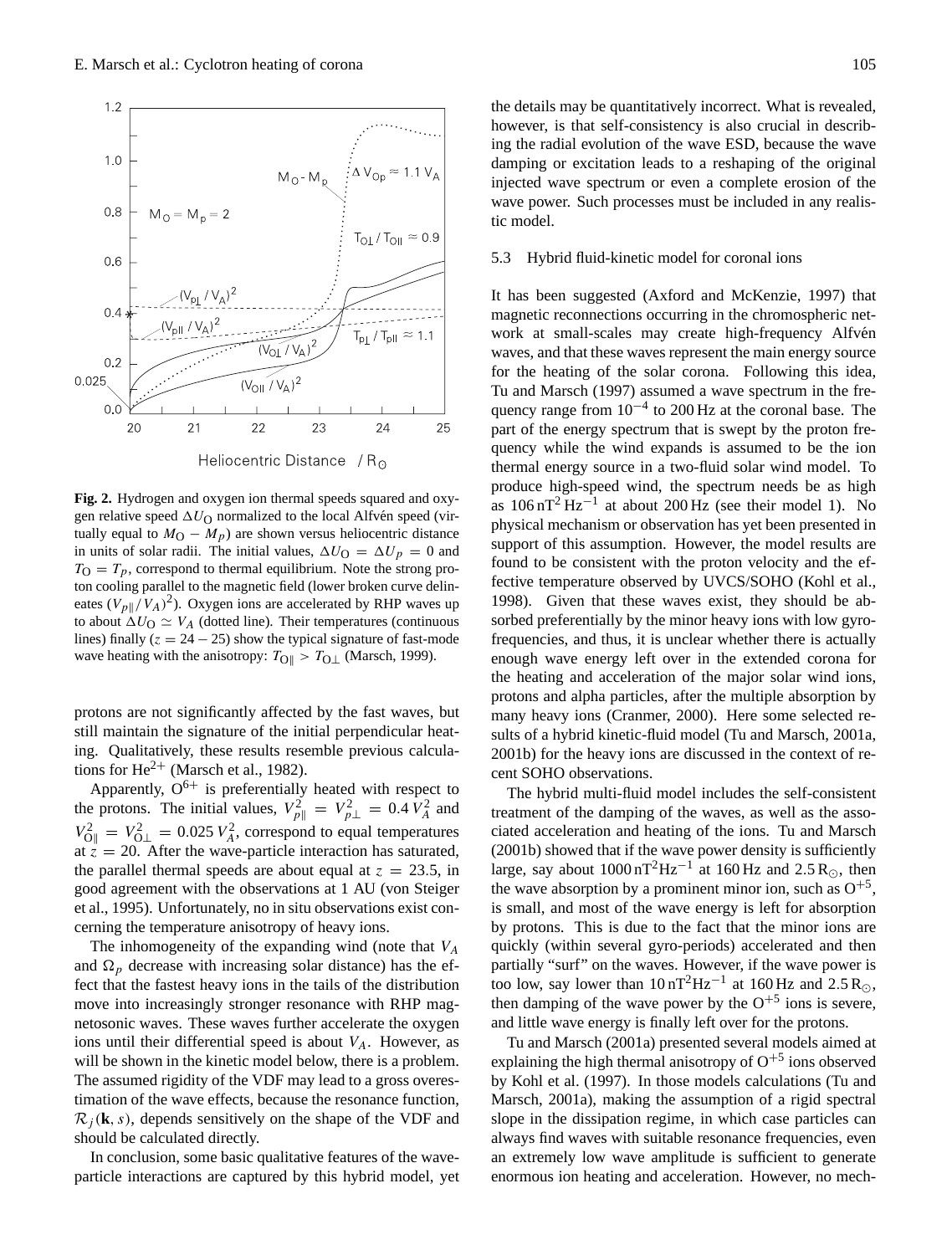

**Fig. 3.** Comparison of the numerical results UVCS observations. (left) Model results for the radial variations of the outflow velocities of  $O^{\frac{1}{2}}$  ions (solid curve) and protons (dash-dotted curve). The observations are indicated by the upper shaded area for  $O^{+5}$  ions and lower for  $H^0$  atoms; (middle) The thermal velocities for  $O^{+5}$  ions, including the model results for the effective perpendicular velocity (solid curve), perpendicular thermal speed (dashed curve), and parallel thermal speed (dash-dotted curve). The observed perpendicular effective velocity is shown by the upper shaded area (Cranmer et al., 1999), and the observed parallel thermal speed is shown by the lower shaded area. (right) The model results for the protons: effective perpendicular velocity (solid curve), perpendicular thermal speed (dashed curve), and parallel thermal speed (dash-dotted curve). The observed perpendicular effective thermal velocity for the H<sup>0</sup> atoms is indicated by the shaded area. The parallel thermal velocity of  $H^0$ , assuming that the parallel temperature equals the observed electron temperature, is plotted as a thin dash-dotted curve (Tu and Marsch, 2001a).

anism is known that would guarantee an invariant slope. If the spectrum is allowed to evolve self-consistently, including wave absorption, then a high temperature anisotropy cannot be maintained. The average ion anisotropy at marginal stability in the corona then ranges only between 1 and 2.

Here it is shown how the  $O^{+5}$  ions can become accelerated and heated, while the protons can at the same time absorb a considerable amount of wave energy, if the spectrum is allowed to evolve self-consistently with resonant wave absorption. To achieve this result, a LHP ion-cyclotron wave magnetic ESD of  $300 \text{ nT}^2$  Hz<sup>-1</sup> at  $100 \text{ Hz}$  and a solar distance of  $2.5 R_{\odot}$  is required. For simplicity, we take isotropic protons. The oxygen ions are represented by a drifting bi-Maxwellian. The proton number density,  $n_p$ , at  $r = 2.5 R_{\odot}$ is 1.12  $10^5$ cm<sup>-3</sup>, which gives an Alfvén velocity at  $r =$ 2.5 R<sub> $\odot$ </sub> of  $V_A = 2000$  km/s. The numerical solution shows that  $V_A$  decreases to 1500 km/s and that  $n_p$  decreases to 3 10<sup>4</sup> cm<sup>-3</sup> at  $r = 3.5$  R<sub>☉</sub>. The proton cyclotron frequency,  $f_p$ , decreases from 460 to 180 Hz. The wave boundary conditions at  $r = 2.5 R_{\odot}$  are as follows: The spectral slope is assumed to be  $\alpha = 2$  (which gives comparatively low power at high frequencies); the ratio between the power density at the oxygen resonance frequency and the background magnetic energy density is then  $f_{Q^{+5}}P(f_{Q^{+5}})/B^2 = 2 \cdot 10^{-5}$ . The low-frequency wave amplitude (in the MHD regime) is  $( $\delta B > B^{2} = 3.6 \cdot 10^{-3}$ . To make the model description$ 

resemble the real situation in the corona, the effects of the alpha particles on the dispersion relations are included.

The radial evolution of the fluid parameters is shown in Fig. 3. The numerical results are found to be largely consistent with the UVCS observations, except for  $V_{O\parallel}$ , which rapidly increases from 50 to 130 km/s at  $2.6 R_{\odot}$ , and then increases more slowly to 320 km/s at  $r = 3.5$  R<sub>O</sub>. At  $r = 2.6$ we also see distinct jumps in the curves of both  $V_{O\perp}$  and  $V_{O\parallel}$ , indicating that the O<sup>+5</sup> ions absorb "negatively" (dashdotted curve) near  $r = 2.5 R_{\odot}$ , which is to say that they emit wave energy there. These jumps are the result of an instability driven by the huge initial temperature anisotropy, with a ratio of 80, which was assumed at the lower boundary in compliance with the UVCS observations of oxygen. The anisotropy jumps at  $2.6 R_{\odot}$  from 80 to 4 and then slowly decreases further to the moderate value of 1.2. Such a behaviour of the anisotropy is consistent with earlier calculations made for interplanetary solar wind ions by Marsch et al. (1982) and the results are shown in Fig. 2. According to the UVCS measurements (Kohl et al., 1997), the observed upper limit for  $V_{O||}$  at 3.0 R<sub>☉</sub> is 60 km/s, while  $V_{O\perp, \text{eff}}$  is about 300 km/s. The effective thermal speed is defined as  $V_{O\perp,\text{eff}} = \sqrt{2V_{O\perp}^2 + (\langle \delta V \rangle)^2}$ . As a result, the observed anisotropy is about 25, which cannot be explained by the hybrid fluid-kinetic model calculations.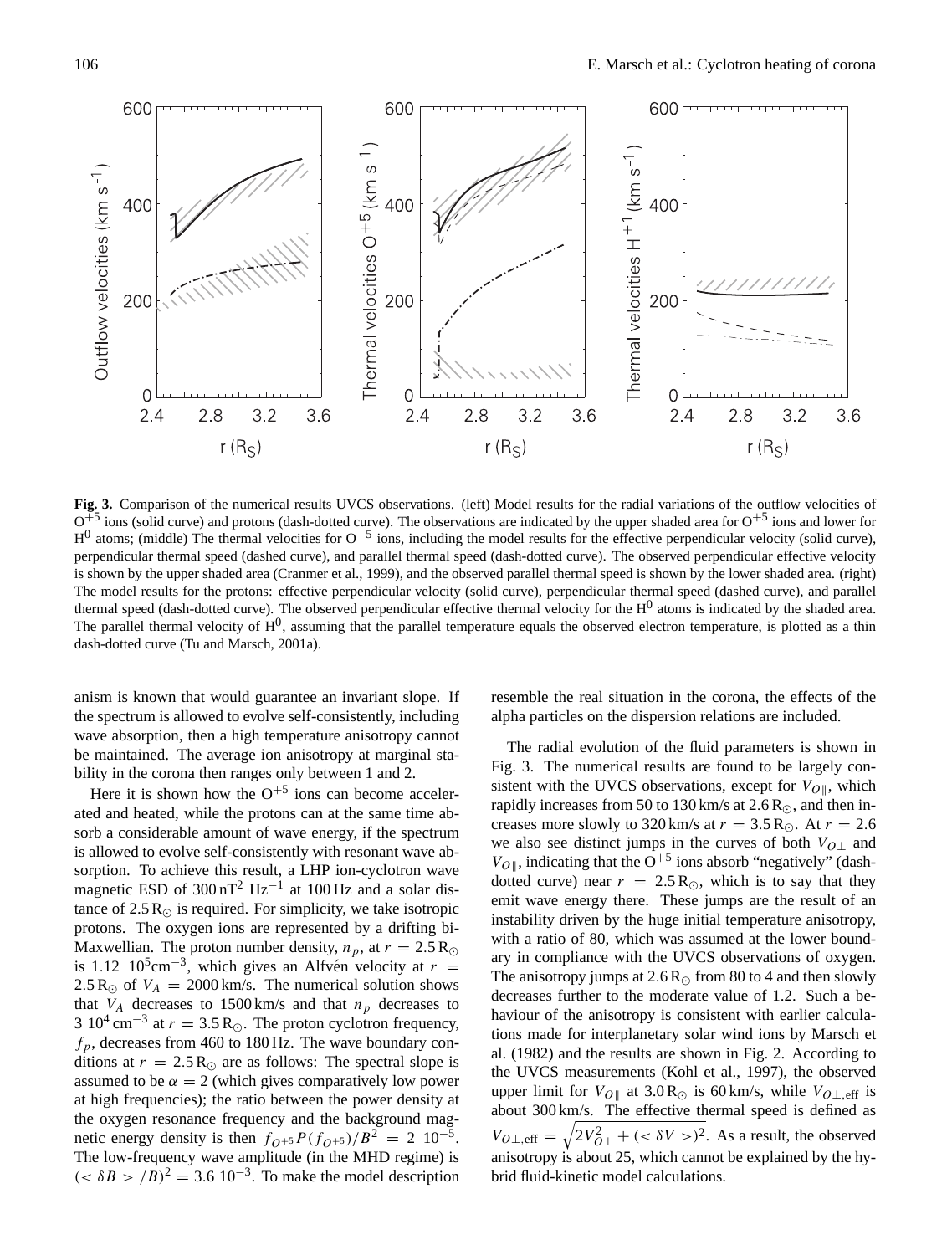In summary, the hybrid-model results do not permit one to draw convincing conclusions. The observations are not explained satisfactorily. The essential weak point of this model (as indeed, of all the other models with similar ingredients) is the assumption of bi-Maxwellian VDFs for protons and various minor ions. However, the in situ observations (Marsch, 1991) give skewed, two-component protons with large core temperature anisotropy (see Fig. 1), but with a Maxwellian distribution in  $v_{\perp}$  (Marsch and Goldstein, 1983). From the EUV observations made by SOHO (Tu et al., 1998), one usually observes line shapes that are primarily Gaussian, and thus, one may infer the coronal heavy ion VDFs to be Maxwellians. In the subsequent section, new attempts to overcome the shortcomings of the hybrid model are described.

## 5.4 Semi-kinetic Boltzmann model

The starting point for a kinetic model is the well-known Boltzmann equation for the distribution function,  $f(\mathbf{v}, \mathbf{x}, t)$ , which depends on time, t, velocity, **v**, and position vector, **x**. Including wave-particle interactions and Coulomb collisions, the Boltzmann equation attains the form:

$$
\frac{\partial f}{\partial t} + \mathbf{v} \cdot \frac{\partial f}{\partial \mathbf{x}} + \left( \mathbf{g} + \frac{q}{m} (\mathbf{E} + \mathbf{v} \times \mathbf{B}) \right) \cdot \frac{\partial f}{\partial \mathbf{v}} \n= \left( \frac{\delta f}{\delta t} \right)_{w.-p.} + \left( \frac{\delta f}{\delta t} \right)_{Coul.},
$$
\n(14)

where **B** is the magnetic, **E** is the electric, and **g** is the gravitational field. In a multi-component plasma, such a Boltzmann equation has to be used for each particle species considered. Since these equations depend on three spatial and three velocity coordinates, the numerical effort in solving them is considerable and, therefore, simplifications are often made. In the solar corona, all characteristic time scales are small compared to the ion gyro-periods. Thus, it is reasonable to assume gyrotropy. This reduces the number of velocity coordinates from three to two:  $\mathbf{v} \longrightarrow (v_{\parallel}, v_{\perp})$ . Furthermore, it has been shown by Marsch (1998) and Vocks (2001a) that it is meaningful to reduce the VDFs even further by integration over  $v_{\perp}$ . This procedure yields (after Dum et al., 1980) two relevant reduced velocity distributions which are defined as follows:

$$
F_{j\parallel}(v_{\parallel}) = 2\pi \int_0^{\infty} dv_{\perp} v_{\perp} f_j(v_{\perp}, v_{\parallel}), \qquad (15)
$$

$$
F_{j\perp}(v_{\parallel}) = 2\pi \int_0^{\infty} dv_{\perp} v_{\perp} \frac{v_{\perp}^2}{2} f_j(v_{\perp}, v_{\parallel}). \tag{16}
$$

The evolution equations for these reduced VDFs are obtained by taking the corresponding moments of the Boltzmann equation. The wave-particle operator is derived from the basic Eq. (1) and gives a diffusion term:

$$
\frac{\delta}{\delta t} F_{j\parallel}(v_{\parallel}) = \frac{\partial}{\partial v_{\parallel}} D_j(v_{\parallel}) \frac{\partial}{\partial v_{\parallel}} F_{j\perp}(v_{\parallel}) \n- \frac{\partial}{\partial v_{\parallel}} (A_j(v_{\parallel}) F_{j\parallel}(v_{\parallel})) .
$$
\n(17)

The transport coefficients,  $D_i(v_{\parallel})$ ,  $A_i(v_{\parallel})$ , and  $H_i(v_{\parallel})$ are given in the papers of Marsch (1998), Marsch and Tu (2001a). Their evaluation involves integrations over the wave ESD and the resonant relaxation rate,  $v_i$ , which, for oblique wave propagation, may be approximated by taking it at the typical speed,  $v_{\perp} = V_{j\perp}$ , as suggested by Marsch (2002). Only then can one meaningfully use the reduced VDFs. We refer to the cited works for the mathematics involved and the algebraic details.

To break the chain of higher-order moments appearing in the original diffusion equation, we make the Gaussian approximation (Marsch, 1998)

$$
2\pi \int_0^\infty dv_\perp v_\perp \frac{v_\perp^4}{4} f_j(v_\perp, v_\parallel) \approx 2V_{j\perp}^2 F_{j\perp}(v_\parallel) ,\qquad (18)
$$

which would be exact for a bi-Maxwellian. Of course, this does not imply that  $F_{i\perp}$  is Gaussian itself. Empirical motivation for the factorization of Eq. (18) stems from the solar wind in situ observation, yielding that at any parallel speed the protons' perpendicular speeds are distributed as Gaussian (Marsch and Goldstein, 1983), despite the fact that the VDFs can be skewed, and that there may be proton beams (Marsch, 1991) drifting along the mean field. Thus, the second diffusion equation reads:

$$
\frac{\delta}{\delta t} F_{j\perp}(v_{\parallel}) = 2 V_{j\perp}^2 \frac{\partial}{\partial v_{\parallel}} D_j(v_{\parallel}) \frac{\partial}{\partial v_{\parallel}} F_{j\perp}(v_{\parallel})
$$
  

$$
-3 A_j(v_{\parallel}) \frac{\partial}{\partial v_{\parallel}} F_{j\perp}(v_{\parallel})
$$
  

$$
-2 F_{j\perp}(v_{\parallel}) \frac{\partial}{\partial v_{\parallel}} A_j(v_{\parallel}) + H_j(v_{\parallel}) F_{j\parallel}(v_{\parallel}).
$$
 (19)

The price to be payed for closure is that the evolution equation for  $F_{i\perp}$  is now an integro-differential equation, since the squared perpendicular thermal speed is defined by the first parallel moment of  $F_{j\perp}$ . In a multi-component plasma, the dependence on  $U_i$  is also essential, since it cannot be removed by going into the plasma (center-of-mass) frame. Stationary solutions of Eqs. (17) and (19) are obtained if the Gaussian condition,

$$
F_{j\perp}(v_{\parallel}) = V_{j\perp}^2 F_{j\parallel}(v_{\parallel}), \qquad (20)
$$

is strictly fulfilled. Using the reduced VDFs, one can construct a gyrotropic, 2-D model VDF by introducing the effective perpendicular thermal speed defined by:

$$
W_{j\perp}^2(v_{\parallel}) = \frac{F_{j\perp}(v_{\parallel})}{F_{j\parallel}(v_{\parallel})},
$$
\n(21)

which leads in consistency with the Gaussian approximation to the model VDF

$$
f_j(v_{\parallel}, v_{\perp}) = \frac{F_{j\parallel}(v_{\parallel})}{2\pi W_{j\perp}^2(v_{\parallel})} \exp(-\frac{w_{\perp}^2}{2W_{j\perp}^2(v_{\parallel})}).
$$
 (22)

In the subsequent section, we show an example of this model distribution constructed from the numerical solutions of the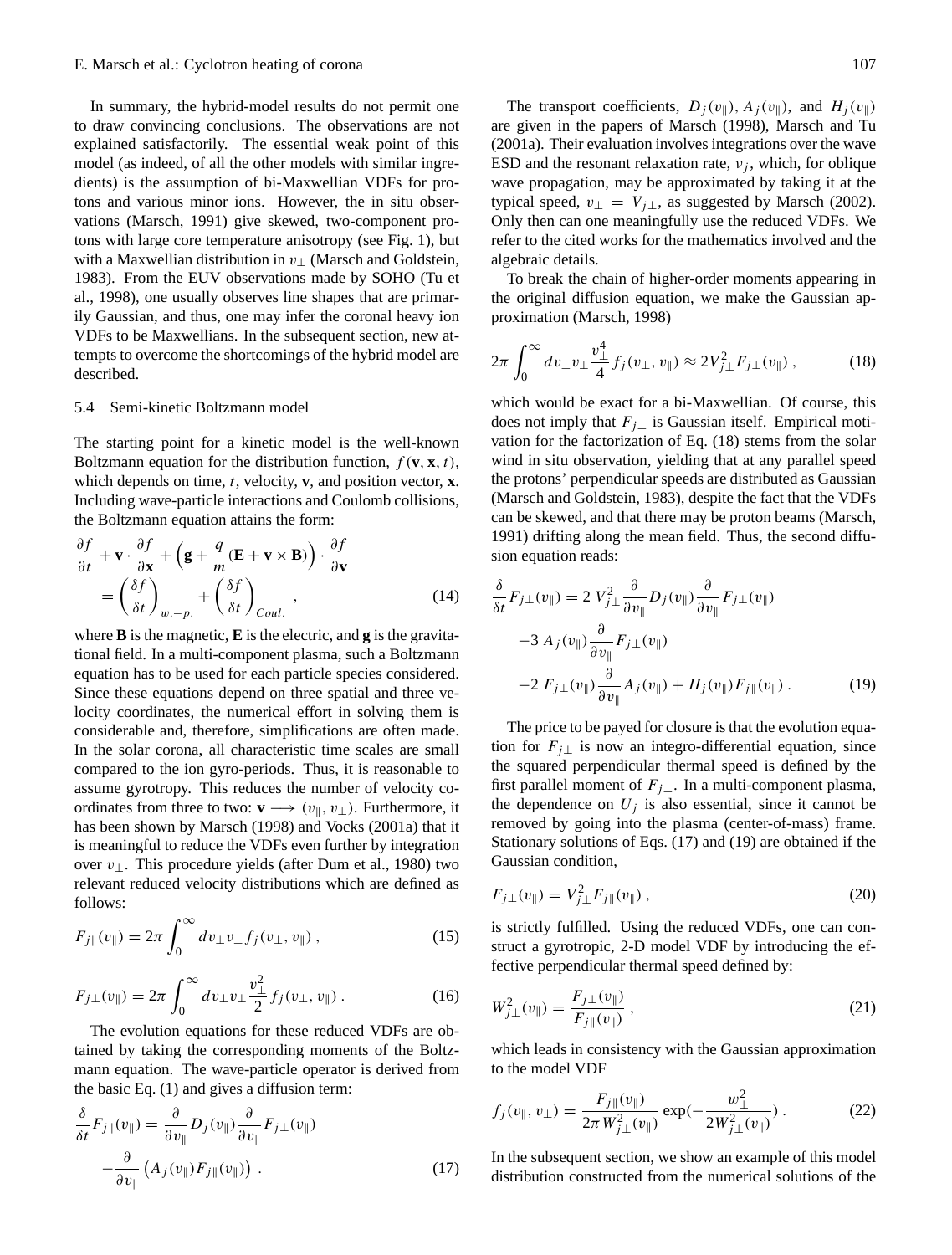kinetic equations. Finally, we quote the reduced Boltzmann equations (Vocks and Marsch, 2001a), which attain the form:

$$
\frac{\partial F_{\parallel}}{\partial t} + v_{\parallel} \frac{\partial F_{\parallel}}{\partial r} + \left(\frac{q}{m} E_{\parallel} - g(r)\right) \frac{\partial F_{\parallel}}{\partial v_{\parallel}} + \frac{1}{2A} \frac{\partial A(r)}{\partial r} \times 2 \left(\frac{\partial F_{\perp}}{\partial v_{\parallel}} + v_{\parallel} F_{\parallel}\right) = \frac{\delta F_{\parallel}}{\delta t} + \left(\frac{\delta F_{\parallel}}{\delta t}\right)_{Coul} ,
$$
\n(23)

$$
\frac{\partial F_{\perp}}{\partial t} + v_{\parallel} \frac{\partial F_{\perp}}{\partial r} + \left(\frac{q}{m} E_{\parallel} - g(r)\right) \frac{\partial F_{\perp}}{\partial v_{\parallel}} + \frac{1}{2A} \frac{\partial A(r)}{\partial r} \times 4 \left(v_{j\perp}^2 \frac{\partial F_{\perp}}{\partial v_{\parallel}} + v_{\parallel} F_{\perp}\right) = \frac{\delta F_{\perp}}{\delta t} + \left(\frac{\delta F_{\perp}}{\delta t}\right)_{Coul}.
$$
 (24)

As before, the symbol  $A(r)$  denotes the cross sectional area of the magnetic flux tube. The Coulomb collision terms are not quoted here explicitly. To calculate them for the reduced distribution functions is a tedious task, algebraically as well as numerically. This procedure is described in detail in Vocks (2001a, 2002b). The wave terms have already been given before in Eqs. (17) and (19).

### 5.5 Wave spectral transfer

The diffusion Eqs. (23) and (24) form a closed set. However, to describe the wave-particle interactions self-consistently, it is necessary to calculate the evolution of the wave ESD. This requires a transport or spectral transfer equation, the derivation of which is a subtle task, in particular for a medium such as the supersonic solar wind, in which the Doppler shifts induced by the flow produce important effects. They have been discussed in detail by Tu and Marsch (2001a). A robust theory for wave spectral transfer does not exist for the solar corona, although the problem has been dealt with generally in the book by Melrose and McPhedran (1991), using universal concepts of wave propagation in nonuniform dispersive media.

In particluar, the replenishment of the absorbed wave power by a turbulent cascade in the kinetic regime is not understood. For an accurate description of the energy cascade, the effects of anisotropy of the fluctuation spectrum, as expected in the low-beta corona and of oblique wave propagation in a turbulent subsonic flow, should also be considered. Nonlocal wave interactions in wave number space, such as wave nonlinear decay and modulation, or instabilities associated with kinetic Alfvén waves, may also play a major role in the turbulent energy transfer. For a recent discussion, see the work of Leamon et al. (1998, 2000) and Voitenko et al. (2001). These important issues cannot be addressed in this paper. A possible transport equation for the wave spectral energy has been given, for example, by Tu and Marsch (1997) and Vocks and Marsch (2001a). This equation is formulated here for the magnetic ESD,  $\mathcal{B}(\omega)$ , in terms of the wave frequency,  $\omega$ , as a variable instead of the wave vector, **k**. It can, for instance in the case of Alfvén waves, be written (we omit the wave mode index) as follows:

$$
\frac{\partial \mathcal{B}}{\partial t} + \frac{1}{A} \frac{\partial}{\partial r} \left( A(V_A + U)\mathcal{B} \right) + \frac{\mathcal{B}}{2A} \frac{\partial A U}{\partial r} = \frac{\delta \mathcal{B}}{\delta t},\tag{25}
$$

where  $U = \sum_j \hat{\rho}_j U_j$  is the plasma's center-of-mass velocity. The symbol  $A(r)$  is the cross sectional area of the magnetic flux tube. The right-hand side represents the wave absorption by the particles, which is obtained by summation of the contributions of all species from Eq. (7), and states total energy conservation, implying that:

$$
-\int d\omega \frac{\delta \mathcal{B}(\omega)}{\delta t} = \sum_{j} \frac{\rho_j}{2} \int dv_{\parallel} \left[ v_{\parallel}^2 \frac{\delta F_{j\parallel}}{\delta t} + 2 \frac{\delta F_{j\perp}}{\delta t} \right]. (26)
$$

The loss due to wave-particle interactions of total wave energy equals the gain of the summed ion kinetic energy. In this equation, no spectral transport of wave energy, for example, by a turbulent cascade, is considered. Such a term can be added on the right-hand side.

## 5.6 Semi-kinetic model results for coronal ions

In a series of papers (Vocks, 2001a, 2002b), (Vocks and Marsch, 2001a, 2002b), semi-kinetic (reduced Boltzmann equation) models have been constructed to describe the subtle kinetic effects of wave-particle interactions in coronal funnels and holes. Some of the relevant equations have been quoted in the previous section. In the simulation results obtained by solving the equations numerically, it is found that heavy ions are heated preferentially and that considerable temperature anisotropies form, the results of which are in accord with SOHO observations. The reduced VDFs of the heavy ions deviate strongly from a Maxwellian, an effect which increases with height due to the decrease in the density, and thus, a decline in the efficiency of Coulomb collisions.

The model plasma discussed here consists of protons,  $He^{2+}$  and  $O^{5+}$ , considered as a typical minor ion representating the cumulative effect of all heavy ions. At the lower boundary, the densities,  $N_{He} = 0.1 N_p$  and  $N_Q = 0.001 N_p$ , are given. Ionization dynamics is not accounted for in the model. The computational domain extends from the transition region over  $0.6 R_{\odot}$  into the lower corona. The results show that in the transition region, the temperatures of protons and  $He^{2+}$  rapidly increase to coronal values, but then stay fairly constant. Their temperatures do not develop anisotropy, but the oxygen ions show a different behaviour. The profile of  $T_{O\parallel}$  is very similar to the temperatures of the lighter ions, but  $T_{O\perp}$  is strongly enhanced. It has a local maximum near the lower bound, and it rises continuously to very high values of the order of  $10^7$  K in the corona. Thus, a strong anisotropy with  $T_{O\perp} > T_{O\parallel}$  is formed. This preferred heating of the heavy ions and concurrent formation of a temperature anisotropy is consistent with the SOHO observations (Kohl et al., 1997).

The advantage of the semi-kinetic model is that it enables a more detailed investigation in terms of the underlying VDFs than is possible in fluid or hybrid models (Cranmer, 2000). For this purpose,  $F_{\parallel}(v_{\parallel})$  and  $F_{\perp}(v_{\parallel})$  of the three ion species are plotted at a height of  $r = 1.44 \text{ R}_{\odot}$  in Fig. 4. For protons and  $\text{He}^{2+}$  ions, hardly any deviations from a Maxwellian can be seen. For the O<sup>5+</sup> ions,  $F_{\parallel}$  is also Maxwellian, but  $F_{\perp}$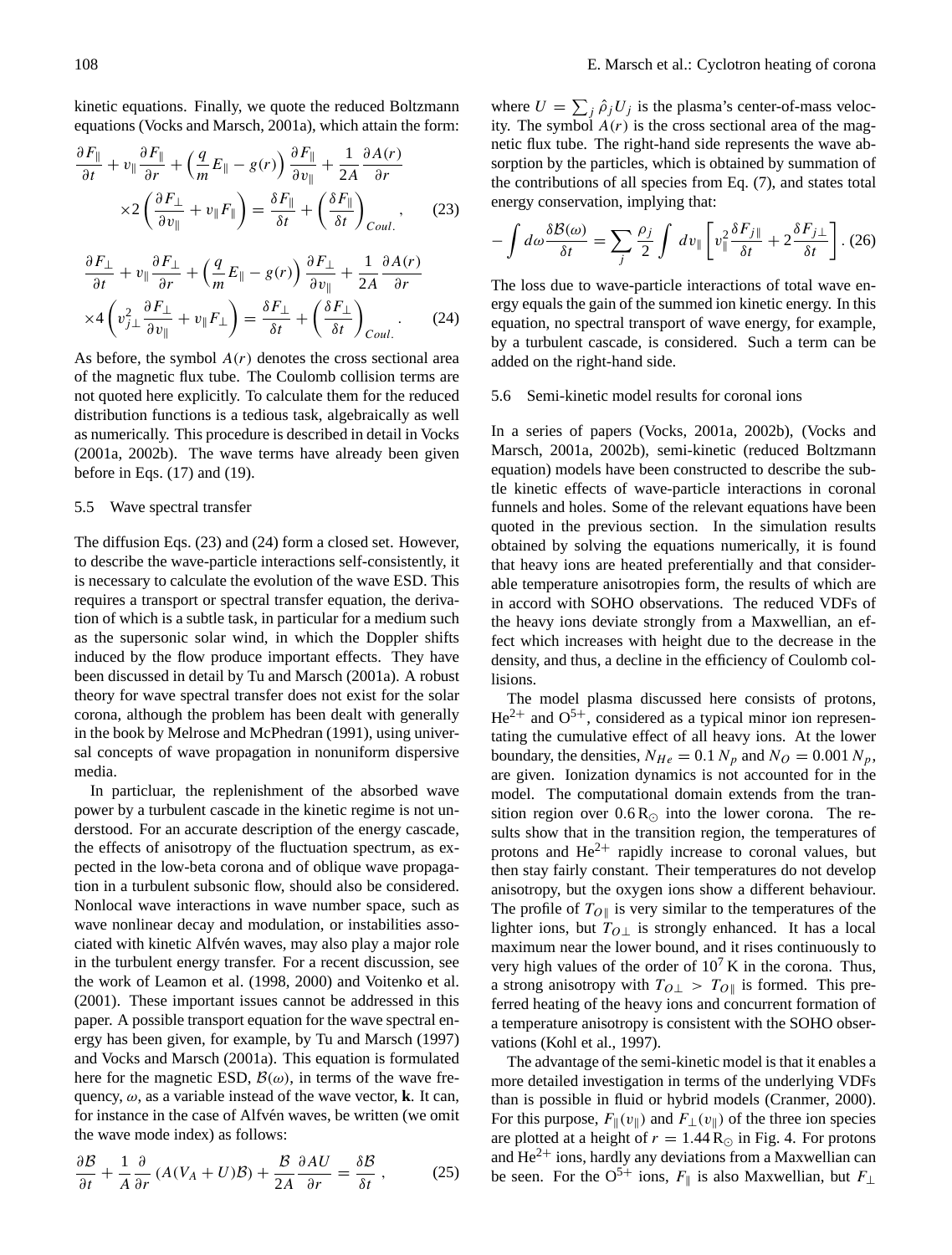

**Fig. 4.** Reduced VDFs,  $F_{\parallel}$  (upper panel) and  $F_{\perp}$  (middle panel), of protons (upper lines), He<sup>2+</sup> (middle lines) and O<sup>5+</sup> (bottom lines) at  $1.44 R_{\odot}$ . Also shown are the equivalent Maxwellian VDFs (dotted lines). The lower panel displays the generalized temperature anisotropy of  $O^{5+}$  (Vocks and Marsch, 2001a).

deviates distinctly from a Maxwellian. It is enhanced over  $F_{\parallel}$ for all speeds, with the enhancement being largest at negative speeds in the strong cyclotron-resonance regime.

From the definition of Eq. (21), it follows that the ratio of the two reduced VDFs can be interpreted as a local temperature anisotropy. Therefore, a "generalized temperature anisotropy" function,  $A(v_{\parallel})$ , may be meaningfully defined as:

$$
A(v_{\parallel}) = \frac{T_{\perp}}{T_{\parallel}}(v_{\parallel}) = \frac{W_{j\perp}^2(v_{\parallel})}{V_{j\parallel}^2} \,. \tag{27}
$$

For a bi-Maxwellian,  $A(v_{\parallel})$  is speed independent and identical with the overall constant temperature anisotropy. The anisotropy is plotted in the third panel of Fig. 4. Where the strongest enhancement of  $F_{\perp}$  for negative speeds occurs, the anisotropy has its highest values, ranging from about 8 to 10, and the perpendicular heating and anisotropy become clearly apparent in the reduced VDFs. Apparently,  $O<sup>5+</sup>$  ions with  $v_{\parallel}$  < 0 experience the strongest heating. This is a purely kinetic result that cannot be obtained from any fluid model or hybrid model that imposes rigid assumptions on the shape of the VDF.

In the corresponding wave spectrum at  $r = 1.44 R_{\odot}$ , which is given in Vocks and Marsch (2002b), deep absorption edges occur at and below the ion gyro-frequencies of the species involved. As the cross section area of the magnetic

flux tube under consideration increases with height, the magnetic field strength decreases, and so do the gyro-frequencies. For example, the local proton gyro-frequency at  $r = 1.44 \text{ R}_{\odot}$ has a value equivalent to 0.02  $\Omega_p$  at the lower bound of the computational domain. Therefore, the frequency of a wave that enters the simulation box at the lower bound will, during upward propagation, increase relative to the local ion gyrofrequency. At a certain height, the wave will come into resonance first with the ions having the lowest local resonance frequency. This is the essence of the "frequency sweeping" mechanism discussed by Tu and Marsch (1997). At a certain height, all waves with frequencies above the lowest ion gyro-frequency will have suffered some damping.

Recall that the reduced gyrotropic VDFs,  $F_{\parallel,\perp}$ , were introduced to simplify the complexity of the kinetic model. But there is a loss of physical information about the original  $f(\mathbf{v})$ , namely on its velocity component perpendicular to the field. However, in Eq. (22) we defined a 2-dimensional gyrotropic VDF, which depends on  $v_{\parallel}$  in a non-trivial way, reflecting the heating process and the gyro-kinetics of the ions in the magnetic field geometry. Assuming a Maxwellian in  $v_{\perp}$ , with a spread given by  $W_{j\perp}$  of Eq. (21), is consistent with the Gaussian approximation made. A 2-dimensional gyrotropic VDF,  $f(v_{\parallel}, v_{\perp})$ , can thus be constructed. It is shown in Fig. 5 for  $O^{5+}$  at  $r = 1.44 R_{\odot}$ . The anisotropy can be recognized by the elliptic deformation of the contours.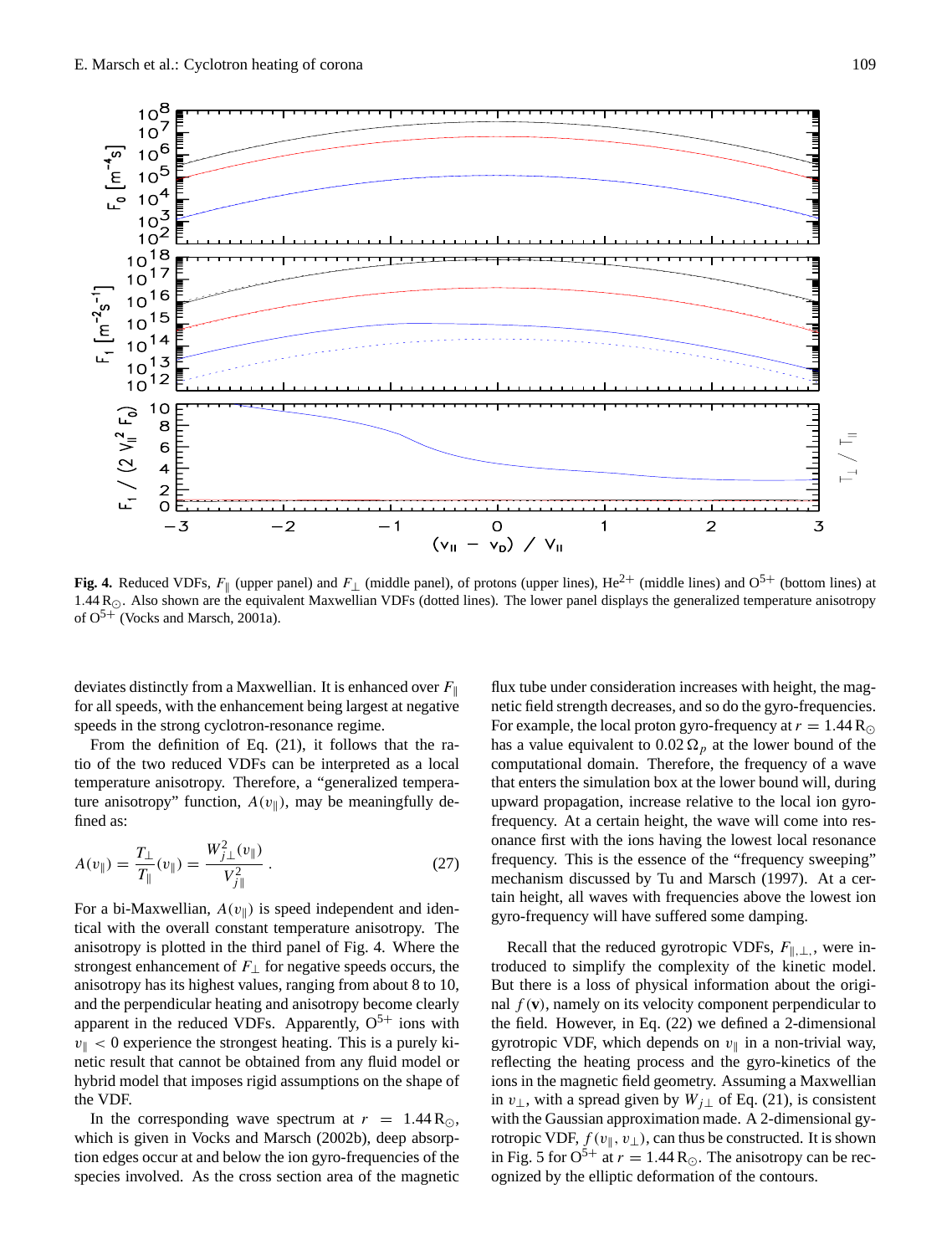

**Fig. 5.** Two-dimensional gyrotropic model VDF of  $O<sup>5+</sup>$  ions at 1.44  $R_{\odot}$ , displaying a distinct kinetic temperature anisotropy and skewness (heat flux) away from the Sun (Vocks and Marsch, 2002b).

Furthermore, the preferred pitch angle scattering of oxygen ions at negative speeds leads to a skewness of the VDF, which declines in velocity space much faster on the sunward than anti-sunward side. This skewness of the model VDF is a salient feature. A similar skewness has commonly been observed in solar wind proton VDFs (Marsch, 1991). The result again demonstrates the necessity of the kinetic approach to model coronal plasma processes. While the resonant wave heating continues, the contours tend to attain shapes corresponding to the plateaus discussed previously. This result illustrates the main differences with respect to the hybrid models, in which the ions are continuously heated (or cooled by an instability leading to wave emission) when maintaining a rigid bi-Maxwell VDF. In the semi-kinetic model, it was found that the wave heating mechanism prefers the ions with the lowest local resonance frequencies, i.e.  $O<sup>5+</sup>$  ions with negative  $v_{\parallel}$ . However, once a plateau is reached, the growth/damping rate can vanish over a large region of velocity space. This is illustrated in Fig. 6, where  $\gamma$  is displayed as a function of the resonance speed of the  $O<sup>5+</sup>$  ions. The wave growth rate,  $\gamma$ , can be derived by using the full dispersion relation for waves propagating parallel to the background magnetic field. In Marsch (1998), the dispersion relation for parallel LHP waves is given. The growth rate, for a multi-component plasma, may be written in a form involving only the reduced VDFs:

$$
\frac{\gamma}{\omega} = \frac{\pi}{2} \sum_{j} \hat{\rho}_{j} \left( \frac{\Omega_{j}}{\omega} \right)^{2} \left( -\frac{\Omega_{j}}{k_{\parallel}} F_{\parallel} + \frac{\partial F_{\perp}}{\partial v_{\parallel}} \right) \Big|_{v_{\parallel} = \frac{\omega - \Omega_{j}}{k_{\parallel}}} . (28)
$$

Apparently,  $\gamma$  depends primarily on the number of resonant ions that are able to absorb the waves. Therefore, plotting it normalized to a characteristic frequency, such as  $\Omega_p$ ,



**Fig. 6.** Normalized growth rate, per resonant particle of  $O^{5+}$ , evaluated from model results obtained at  $2.46 \text{ R}$ . The plot displays a distinct flatness of the curve over a wide range of speeds corresponding to a quasi-linear plateau in the VDF (Vocks, 2001a).

does not provide sufficient physical insight into the stability mechanism of the VDF. Especially for large  $v_{\parallel}$ , this problem becomes apparent, since at those speeds there are simply no ions that the waves could resonate with. To clarify this issue,  $\gamma$  is not only normalized to  $\Omega_p$ , but also to the number of resonant ions given by  $F_{\parallel}(v_{\parallel})$ . This function is plotted in Fig. 6 with a startling result. Over a wide range of negative speeds,  $\gamma$  is close to zero, meaning that the reduced VDFs have reached marginal stability, at which wave absorption no longer takes place. For positive speeds,  $\gamma$  also has some negative values, indicating that here the waves are still being absorbed.

That the ion VDF approaches the limit of stability over a wide range of velocities such that wave absorption ceases, is what one generally expects from resonant pitch angle diffusion leading to plateau formation. That this process takes place in the interplanetary solar wind has been shown in a recent study of the proton VDFs by Marsch and Tu (2001b) discussed above. The strong wave absorption for negative speeds explains the structure of  $F_{\perp}$  and the generalized temperature anisotropy  $A(v_{\parallel})$ , as shown in Fig. 4. For a nearly Maxwellian ion distribution, those ions with  $v_{\parallel} < 0$  are heated primarily, as shown in the previous section. With ongoing heating, the oxygen VDF approaches marginal stability, and eventually even those ions with the lowest local resonance frequencies may cease to gain wave energy.

Figure 6 shows that a major fraction of the oxygen ions have a wave absorption coefficient close to zero, i.e. they are transparent for the waves. This is an interesting aspect concerning the wave absorption effects that the numerous different heavy ion species may have in the solar corona, e.g. the 2000 ion species studied by Cranmer (2000). Ions with low cyclotron frequencies could absorb a significant amount of the spectral wave energy in spite of their low densities, but when they reach the limit of stability this absorption ceases, whereupon direct wave heating of ions with higher resonance frequencies is enabled.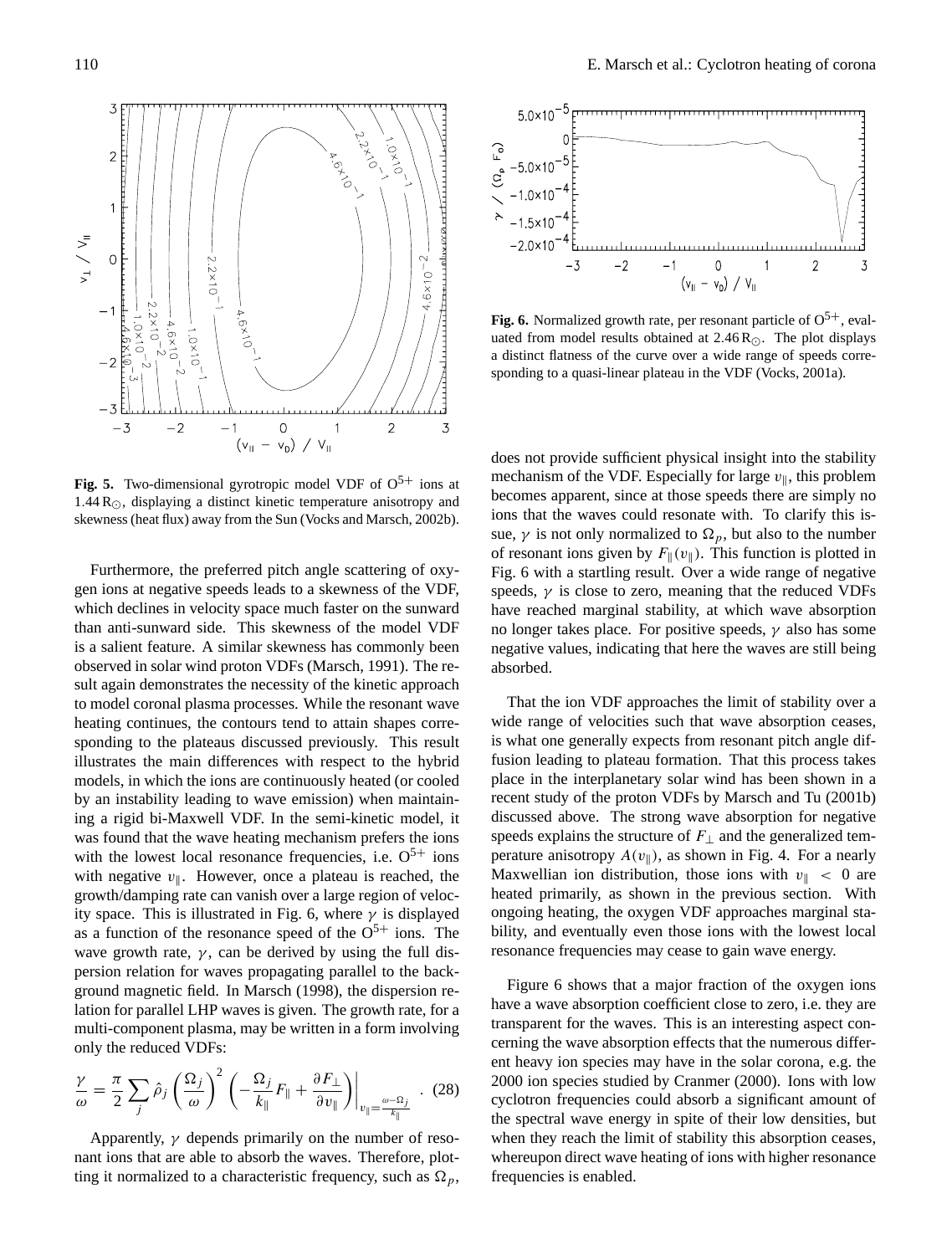# **6 Conclusions**

A short review of the authors' recent work on modelling of the corona is presented with emphasis on key numerical results, remote-sensing and in situ observations and unresolved problems. It has become clear that fluid and hybrid-kinetic models cannot describe the essence of wave-particle interactions. To describe them adequately, in the context of the idea that high-frequency waves heat the solar corona, requires kinetic physics. A semi-kinetic approach with reduced particle VDF and self-consistent wave ESD has provided valuable insights into the coronal plasma physics. Qualitatively new and quantitatively reliable simulation results are obtained which seem to approximate that which is observed. The assumption of fixed shapes of the VDFs or ESDs leads to spurious and unphysical conclusions. The quasi-linear diffusion model captures wave-particle processes in the corona in the case of weak turbulence and also oblique wave propagation. The problem of wave-energy transport and cascading remains unsolved, but certainly deserves great attention in future work.

*Acknowledgements.* The authors thank the convenors of the Tromsø workshop for their fine organization and for putting together such an interesting programme, which led to stimulating discussions and fruitful scientific exchanges between many colleagues from various countries all over the world.

## **References**

- Axford, W. I. and McKenzie, J. F.: The solar wind, in: Cosmic Winds and The Heliosphere, (Eds) Jokipii, J. R., Sonett, C. P., and Giampapa, M. S., pp. 31–66, Univ. of Ariz. Press, Tucson, 1997.
- Cranmer, S. R.: Ion cyclotron wave dissipation in the solar corona: The summed effect of more than 2000 ion species, Astrophys. J., 532, 1197–1208, 2000.
- Cranmer, S.: Ion cyclotron diffusion of velocity distributions in the extended solar corona, J. Geophys Res., 106, 24, 937–947, 2001.
- Cranmer, S. R., Field, G. B., and Kohl, J. L.: Spectroscopic constraints on models of ion cyclotron resonance heating in the polar solar corona and high-speed solar wind, Astrophys. J., 518, 937–947, 1999.
- Dum, C. T., Marsch, E., and Pilipp, W. G.: Determination of wave growth from measured distribution functions and transport theory, J. Plasma Phys., 23, 91–113, 1980.
- Galinsky, V. L. and Shevchenko, V. I.: Nonlinear cyclotron resonant wave-particle interaction in a nonuniform magnetic field, Phys. Rev. Letters, 85(1), 90–93, 2000.
- Hu, Y.-Q., Esser, R., and Habbal, S. R.: A four-fluid turbulencedriven solar wind model for preferential acceleration and heating of heavy ions, J. Geophys. Res., 105, 5093–5111, 2000.
- Isenberg, P. A. and Hollweg, J. V.: On the preferential acceleration and heating of solar wind heavy ions, J. Geophys. Res., 88, 3923–3935, 1983.
- Isenberg, P. A., Lee, M. A., and Hollweg, J. V.: The kinetic shell model of coronal heating and acceleration by ion-cyclotron waves. 1. Outward-propagating waves, J. Geophys. Res., 106, 5649–5660, 2001.
- Kennel, C. F. and Engelmann, F.: Velocity space diffusion from weak plasma turbulence in a magnetic field, Phys. Fluids, 9, 2377f, 1966.
- Kohl, J. L., Noci, G., Antonucci, E., et al.: First results from the SOHO UltraViolet Coronagraph Spectrometer, Solar Phys., 175, 613–664, 1997.
- Kohl, J. L., Noci, G., Antonucci, E., et al.: UVCS/SOHO empirical determinations of anisotropic velocity distributions in the solar corona, Astrophys. J., 501, L127–L131, 1998.
- Leamon, R. J., Matthaeus, W. H., Smith, C. W., and Wong, H. K.: Contribution of cyclotron-resonant damping to kinetic dissipation of interplanetary turbulence, Astrophys. J. Lett., 507, L181–L184, 1998.
- Leamon, R. J., Matthaeus, W. H., Smith, C. W., Zank, G. P., and Mullan, D. J.: MHD driven kinetic dissipation in the solar wind and corona, Astrophys. J., 537, 1054–1062, 2000.
- Li, X., Habbal, S. R., Hollweg, J. V., and Esser, R.: Heating and cooling of protons by turbulence-driven ion cyclotron waves in the fast solar wind, J. Geophys. Res., 104, 2521–2535, 1999.
- Marsch, E.: Kinetic physics of the solar wind, in: Physics of the Inner Heliosphere, (Eds) Schwenn, R. and Marsch, E., Springer Verlag, Heidelberg, Germany, Vol. II, 45–157, 1991.
- Marsch, E.: Closure of multifluid and kinetic equations for cyclotron-resonant interactions of solar wind ions with Alfvén waves, Nonlin. Proc. Geophys., 5, 111–120, 1998.
- Marsch, E.: Dissipation and wave-ion interaction in the solar wind: Links between fluid and kinetic theory, Nonlin. Proc. Geophys., 6, 149–160, 1999.
- Marsch, E.: On resonant interactions of ions with plasma waves in a reduced quasi-linear theory, Nonlinear Processes Geophys., 9, 69–74, 2002.
- Marsch, E. and Goldstein, H.: The effects of Coulomb collisions on solar wind ion velocity distributions, J. Geophys. Res., 88, 9933–9940, 1983.
- Marsch, E. and Tu, C.-Y.: Heating and acceleration of coronal ions interacting with plasma waves through cyclotron and Landau resonance, J. Geophys. Res., 106, 227–238, 2001a.
- Marsch, E. and Tu, C.-Y.: Evidence for pitch angle diffusion of solar wind protons in resonance with cyclotron waves, J. Geophys. Res., 106, 8357–8361, 2001b.
- Marsch, E., Goertz, C. K., and Richter, K.: Wave heating and acceleration of solar wind ions by cyclotron resonance, J. Geophys. Res., 87, 5030–5044, 1982.
- McKenzie, J. F.: Interaction between Alfvén waves and a multicomponent plasma with differential ion streaming, J. Geophys. Res., 99, 4193–4200, 1994.
- Melrose, D. B. and McPhedran, R. C.: Electromagnetic Processes in Dispersive Media, Cambridge Univiversity Press, New York, 1991.
- von Steiger, R., Geiss, J., Gloeckler, G., and Galvin, A. B.: Kinetic properties of heavy ions in the solar wind from SWICS/Ulysses, Space Science Rev., 72, 71–76, 1995.
- Stix, T. H.: Waves in Plasmas, American Institute of Physics, New York, 1992.
- Tu, C.-Y. and Marsch, E.: MHD structures, waves and turbulence in the solar wind: Observations and theories, Space Science. Rev., 73, 1–210, 1995.
- Tu, C.-Y. and Marsch, E.: A two-fluid model for heating of the solar corona and acceleration of the solar wind by high-frequency Alfvén waves, Sol. Phys., 171, 363-391, 1997.
- Tu, C.-Y. and Marsch, E.: On cyclotron wave heating and acceleration of solar wind ions in the outer corona, J. Geophys. Res.,